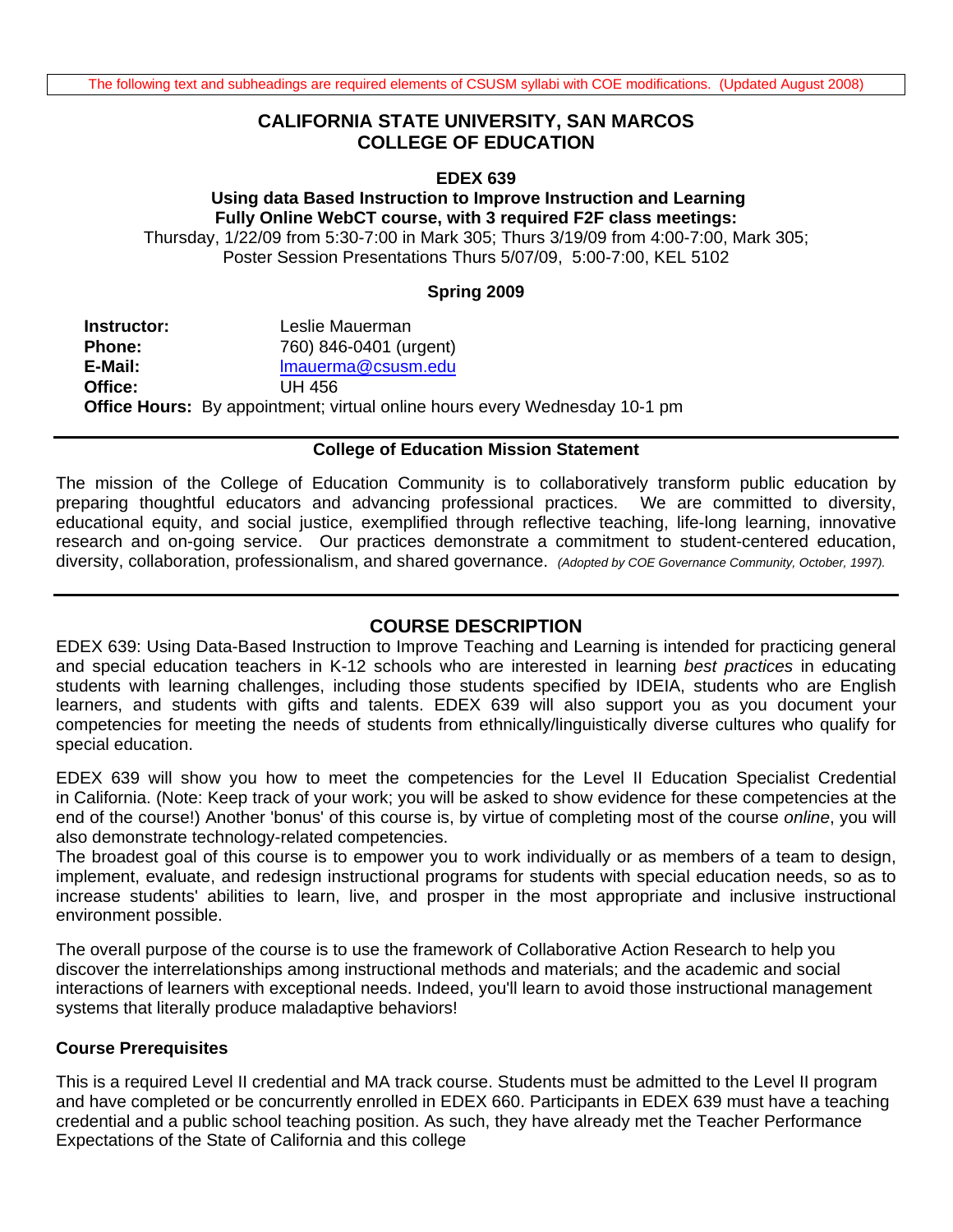## **Course Objectives**

Candidates will:

- 1. List and explain effective instructional organization and delivery strategies.
- 2. Relate research-based literature to effective instructional organization and delivery strategies.
- 3. Diagnose and assess student learning prior to instruction to a) understand the nature of students' special education needs, and b) determine appropriate level of difficulty.
- 4. Design effective instructional organization and delivery strategies to improve student learning.
- 5. Design a measurement system to:
	- a) assess a targeted student's learning during instruction,
	- b) monitor student progress,
	- c) make data-based decisions,
	- d) alter instructional strategies as needed, and
	- e) summarize results using a professional reporting system.

#### **Unique Course Requirements**

EDEX 639 requires students to complete an online Human Subject Protection and Education for Research tutorial course as part of the first modules. This will result in a certificate for the 639 candidate to observe, collect data and adjust the student environment and instruction with the intention of improving student learning.

The online analog of class attendance is comprised of composing and submitting essays to address questions in the course assignment drop box system to the instructors on a weekly basis; Substantive class discussion on topics as shown by postings to the Discussion Board; Completion of Modules according to the Course Schedule; and visits to the lectures provided within the course.

M. Ed. and Level II Education Specialist candidates are expected to prepare essay responses that show integration of course lectures, relevant aspects of course texts, and selected (by the candidate) relevant research articles from professional journals.

The emphasis in EDEX 639 is on outcomes. Instructors rely on a mastery teaching and learning process, and are available to coach/teach explicitly how to write at the graduate level. Candidates may revise and resubmit their written work within given time limits, based on corrective critiques from the instructors. Not all assignments will receive critiques

### **Required Texts**

-Selected sections of Lovitt (2007) will be assigned, along with abstracts of research related to a variety of effective teaching practices. These have been provided for you inside the WebCT course by your instructor.

-Abstracts by Ann Nevin, Jacque Thousand, Leslie Mauerman and Toni Hood are available within the course**.** 

As professional educators, there is an expectation that course participants will continue to select and compile other sources (favorite web sites, CDs, videos, curriculum materials, and textbooks) to enhance their growth in areas of personal interest to them.

The following texts have been selected because of the wide range of examples of applying researched best practices to various academic subjects (Lovitt), as well as a wide range of examples of action research in schools and communities (Sagor). They are seminal works, which bear the burden of time well.

- 1. Lovitt, Thomas (2007). *Promoting School Success.* Austin, TX: PRO-ED.
- 2. Sagor, Richard (1992). *How to Conduct Collaborative Action Research.* Alexandria, VA: Association for Supervision and Curriculum Development.
- 3. Lovitt's *Appendix A* This is only available as a link within our 639 WebCT course. It is NOT available in the bookstore. Please print a copy of this reference, as you will need to refer to it frequently during the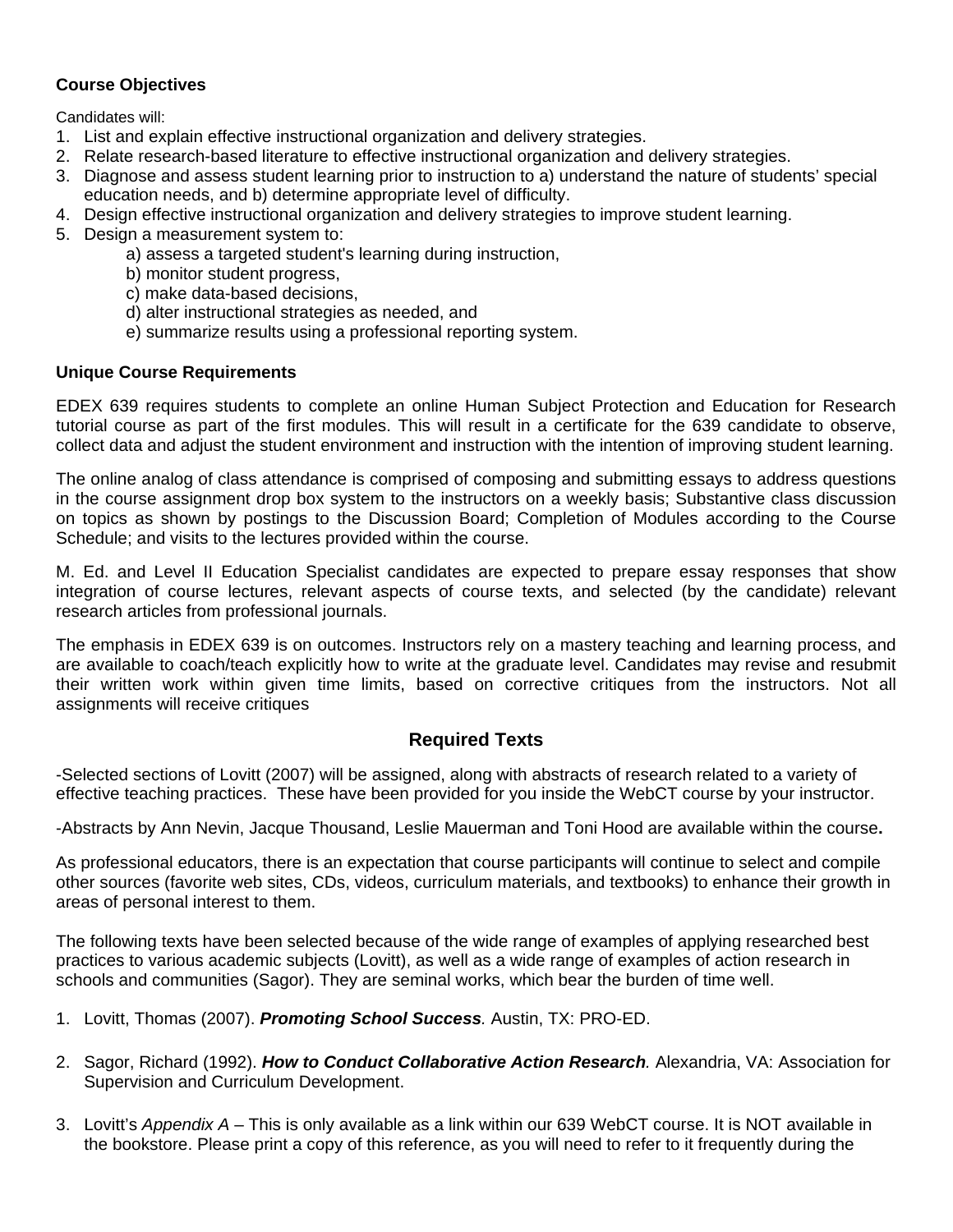course. Enlarge the text view to 125% for the best view. All lecture readings have been prepared and are presented in all modules of the course.

### **Authorization to Teach English Learners**

This credential program has been specifically designed to prepare teachers for the diversity of languages often encountered in California public school classrooms. The authorization to teach English learners is met through the infusion of content and experiences within the credential program, as well as additional coursework. Students successfully completing this program receive a credential with authorization to teach English learners. *(Approved by CCTC in SB 2042 Program Standards, August 02)* 

### **STUDENT LEARNING OUTCOMES**

#### **Teacher Performance Expectation (TPE) Competencies-General Education**

The course objectives, assignments, and assessments have been aligned with the CTC standards for Educational Specialist Credential. This course is designed to help teachers seeking a California teaching credential to develop the skills, knowledge, and attitudes necessary to assist schools and district in implementing effective programs for all students. The successful candidate will be able to merge theory and practice in order to realize a comprehensive and extensive educational program for all students. You will be required to formally address the Level II Standards as you progress through the Level II Program

#### **General Education California Teacher Performance Assessment (CalTPA)**

Beginning July 1, 2008, all California credential candidates must successfully complete a state-approved system of teacher performance assessment (TPA), to be embedded in the credential program of preparation. At CSUSM this assessment system is called the CalTPA or the TPA for short.

website provided at the website provided: http://www.csusm.edu/coe/CalTPA/ProgramMaterialsTPA.html To assist your successful completion of the TPA a series of informational seminars are offered over the course of the program. TPA related questions and logistical concerns are to be addressed during the seminars. Your attendance to TPA seminars will greatly contribute to your success on the assessment. Additionally, COE classes use common pedagogical language, lesson plans (lesson designs), and unit plans (unit designs) in order to support and ensure your success on the TPA and more importantly in your credential program. The CalTPA Candidate Handbook, TPA seminar schedule, and other TPA support materials can be found on the COE

### **Level II Education Specialist Standards for Advanced Special Education Credential**

EDEX 639 is a required course in the Level II Mild/Moderate Education Specialist Credential Program. In this course, participants must demonstrate competency in Level II Standards #13 and 19. To meet these standards, the Candidate will:

#### **Standard 13: Data-Based Decision Making (Case Study Analyses and Project Homepage)**

- $\circ$  use assessment analysis to address students' developmental, academic, transitional, behavioral, social, communication, vocational, and/or community life skill needs
- $\circ$  use on-going assessment to monitor student learning and progress
- o use assessment data to:

-develop IEP goals, objectives appropriate to student needs,

-develop adaptations and instructional plans in content curriculum

-systematically adjust programs and instruction to promote

- -maximum learning and generalization
- $\circ$  use strategies/tools to self-evaluate teaching/learning + on-going assessment

#### **Standard 19 Mild/Moderate: Curriculum and Instruction**

- $\circ$  develop IEP goals, objectives, adaptations, and instructional plans in math, language, arts, literacy, science/health, and social science that are responsive to needs of students with mildmoderate disabilities in various education settings
- $\circ$  develop, select, implement, and evaluate a variety of pedagogical approaches in teaching mathematics, language arts, literacy, science/health and social science across educational environments and activities
- core curriculum  $\circ$  develop, adapt, and modify unit and lesson plans to provide students equitable access to the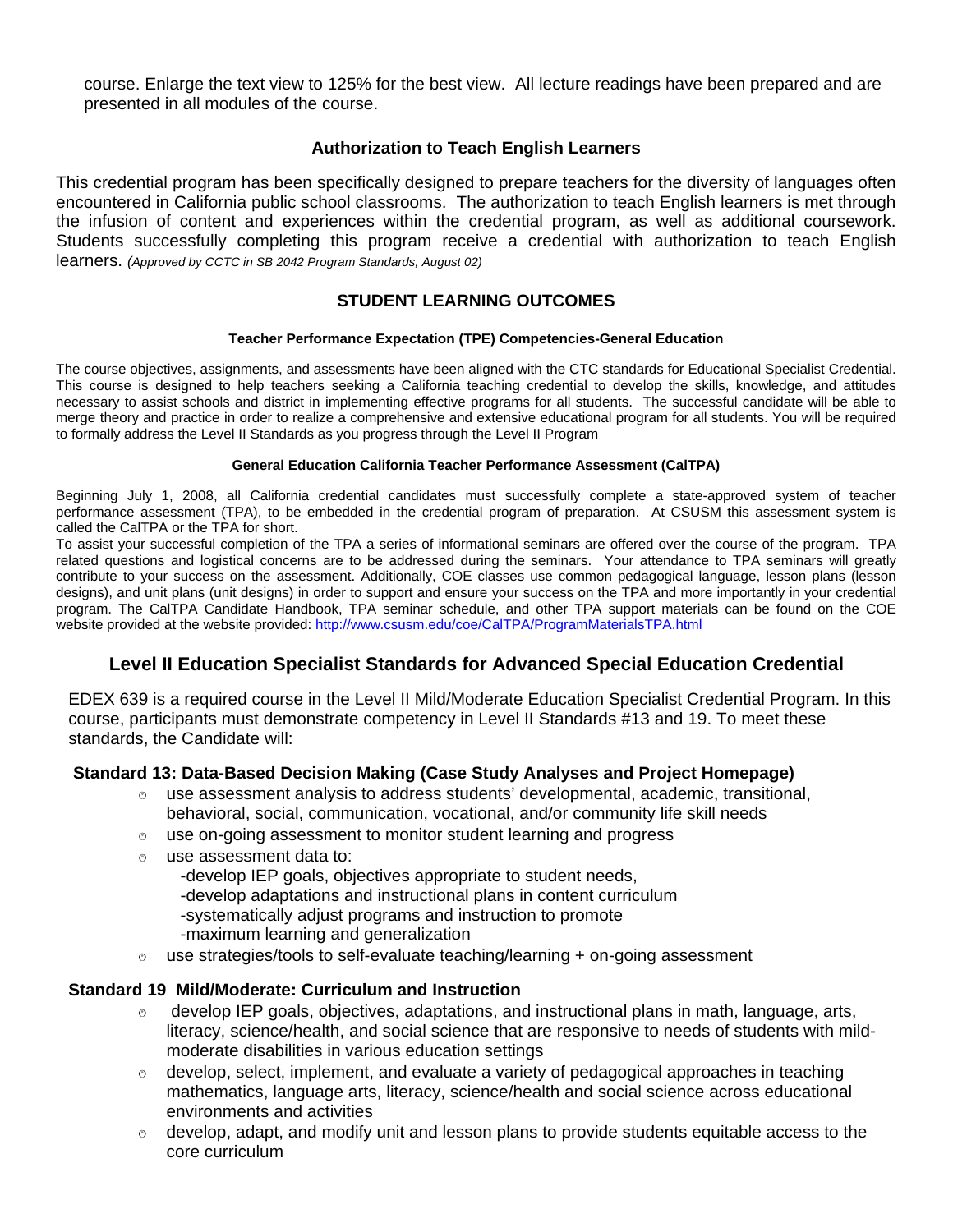- $\circ$  demonstrate ways to modify, enhance, and adapt instruction + curricular content
- $\circ$  use supportive technology for curriculum enhancement, adaptation, and accessibility
- o facilitate integration in community settings for students with mild/moderate learning needs.

Note: Given the applied *individualized* nature of the Collaborative Action Research process that results in a Data Based Instruction Project, the candidate may show additional competencies from other standards. It is the responsibility of the Candidate to identify those and obtain validation (e.g., through Portfolio verification from the course instructor). For example, the DBI Project may focus on transition planning for a student with complex behavioral and emotional needs. *In this case, the candidate will be demonstrating additional competencies for Standards 14 and 16. Standards 15 and 20 are also commonly identifiable and valid as competency artifacts.* 

#### **College of Education Attendance Policy**

 should contact the instructor as soon as possible. *(Adopted by the COE Governance Community, December, 1997).* Due to the dynamic and interactive nature of courses in the College of Education, all students are expected to attend all classes and participate actively. At a minimum, students must attend more than 80% of class time, or s/he may not receive a passing grade for the course at the discretion of the instructor. Individual instructors may adopt more stringent attendance requirements. Should the student have extenuating circumstances, s/he

The COE attendance policy states that "students are expected to attend all classes and participate actively". As you set your schedule for time you will devote to your online class, it is advisable to choose one consistent time to "attend" class. This course is **asynchronous.** You are learning on your own time, yet have obligations to the course timeline and to other students within the class. Please see the breakdown of time online expectations. Your participation score is derived from online time log, which is recorded every time you log into class. A full 10 points are connected to the online time to ensure adequate online navigation and participation.

"Please call or email the instructor when you are unable to attend class or when you will be late"—*for this online class, this may apply to your small group meetings with colleagues.* It is the policy of the CSUSM College of Education that any student who does not sign into the course for 80% or more of class time may not receive a passing grade for a course. All online time is recorded, including articles and assignments read, conversations on discussion board and chat room, plus course mail and assignment submission time.

**EDEX 639 is a 3-credit, graded, fully online course. It is a graduate class offered by the College of Education at CSUSM. It carries the same responsibilities for graduate level work as any campus-based class. Candidates for the M.A. in Ed. and Level II Education Specialist credential are expected to attend class at least 3 hours per week. The time commitment for preparation at the graduate school level is typically calculated at @ 2-3 hours of study time for each hour of credit each week. That translates to about 6-9 hours of preparation time for a 3-credit-hour course. In other words, this course will require a**  *minimum* **of 135 hours. Please do not neglect this and be disappointed with your final grade as a result.** 

For EDEX 639 online, keep in mind that all online activity is automatically logged and recorded. This is absolute data, which will result in a score based upon specific activity in the course. Leaving your computer logged on to 639 overnight will record in the course (and be flagged) as inactive, non-participatory hours. The following guidelines will apply:

If attendance is between 80-100% of required online time, then the participant can earn an A. If attendance is between 70-79% of required online time, the highest grade the participant can earn is a B. If attendance is between 60-69% of required online time, the highest grade the participant can earn is a C. If attendance is less than 59%, the grade automatically becomes an F.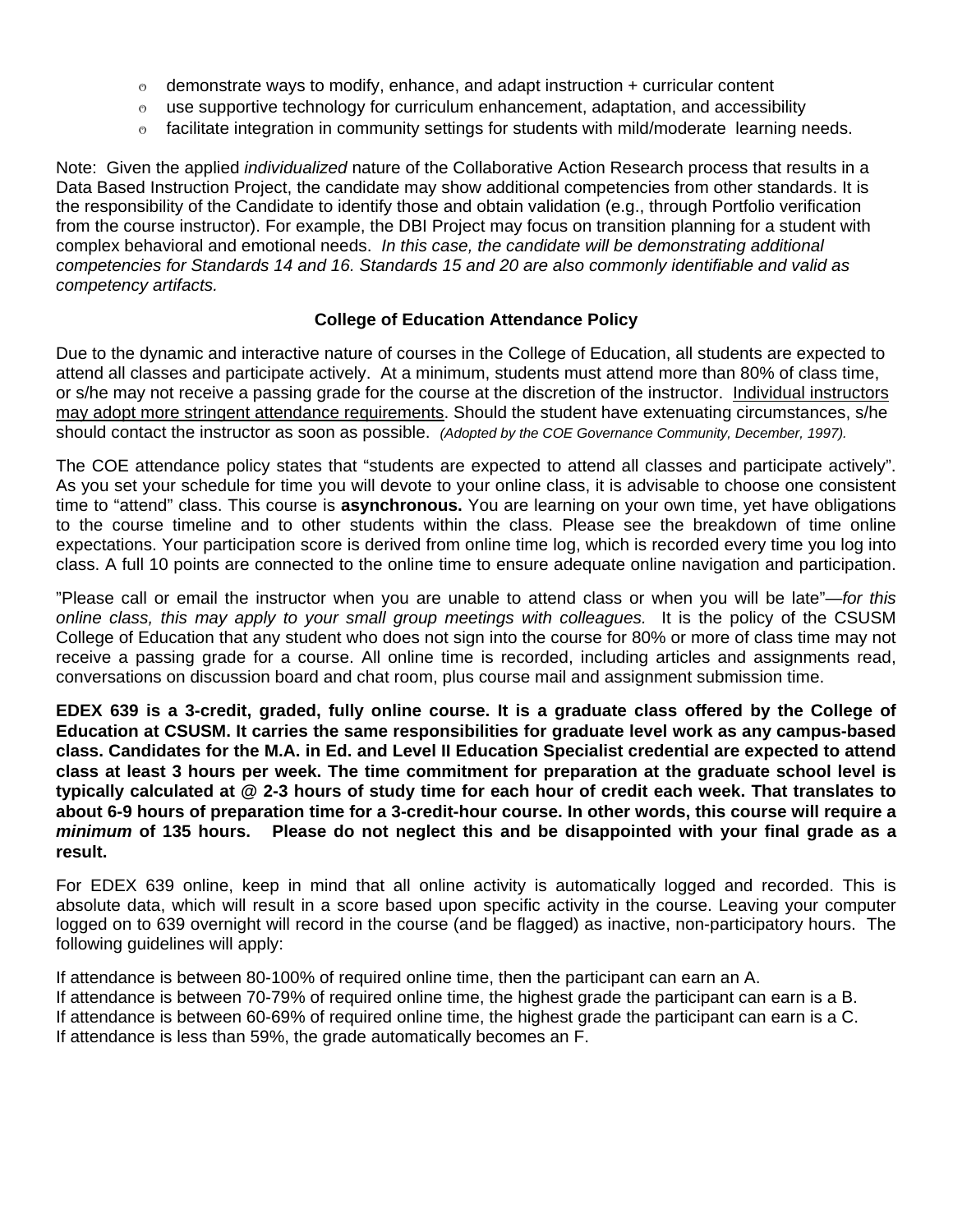### **Students with Disabilities Requiring Reasonable Accommodations**

Students with disabilities who require reasonable accommodations must be approved for services by providing appropriate and recent documentation to the Office of Disabled Student Services (DSS). This office is located in Craven Hall 5205, and can be contacted by phone at (760) 750-4905, or TTY (760) 750-4909. Students authorized by DSS to receive reasonable accommodations should meet with their instructor during office hours or, in order to ensure confidentiality, in a more private setting.

#### **Course Requirements**

- 1. Maintain access to a reliable/dependable computer with current applications uploaded and available for use. CSUSM houses numerous free computer labs for this purpose, and any campus computer will suffice.
- 2. Print and post a copy of the course schedule near the computer where you will "attend" class.
- student." Etc. Refer to this commentary for further details: http://www.kidstogether.org/pep-1st02.htm 3. Always use "Person-First" language in *all written and oral assignments and class discussions*. For example, say, "Student with Autism" rather than "Autistic student." Say, "Juan who lives with cerebral palsy" rather than "My CP
- 4. Word-process all written documents. Save/Keep a copy of all work. You need these copies for your records and future use as potential professional portfolio entries.
- 5. Complete/submit assignments on due dates for full credit—but late is better than not at all.
- 6. Readings and homework assignments are listed on the dates on which they are due. .
	- a. If you have extraordinary circumstances that impact completion of your assignments, advise the instructor in advance.
	- b. Any time that you have questions or concerns, please contact the instructor immediately, via course mail AND outside email: lmauerma@csusm.edu .
	- c. Assignment due dates are *real*.
		- i. Late assignments will **not** receive full credit.
		- ii. Unless *prior* instructor approval is secured, assignments will not be accepted three days after the due date.
- 7. It is expected that students will proofread and edit their assignments prior to submission.
	- d.Students will ensure that the text is error-free (grammar, spelling), and ideas are logically and concisely presented. The depth of analysis and breadth of synthesis and application will determine a score. Please see performance rubric for all written assignments.
	- e.The grade of any assignment will be negatively affected as a result of this oversight.
- 8. Scoring for this online course will also include a component of "professional dispositions and demeanor." Students will conduct themselves at all times in ways that are generally expected of those who are in or entering the education field and the teaching profession. This includes but is not limited to:
	- On-time arrival and full attendance to all class sessions; (only 3 course face-to-face meetings)
	- Advanced and complete preparation of readings;
	- Timely submission of assignments;
	- • Demonstration of respectful, positive interpersonal communication and participation with classmates, instructors, and school personnel in all settings (e.g., whole group, small group, in/outside of class); see Netiquette module.
	- Carefully considered, culturally aware approaches to solution-finding and lesson design.
- 9. Select a class "buddy" to ensure you receive information if you miss all/part of a meeting. For online classes, arrange an online check in time with your buddy, for prompting and reminders. Note contact info here:

| Buddy:           |                                          |
|------------------|------------------------------------------|
| E-ma<br>. .<br>– | $\overline{\phantom{0}}$<br>– ∩v∴<br>av. |
| Ad<br>ᠸᢒᡆ        |                                          |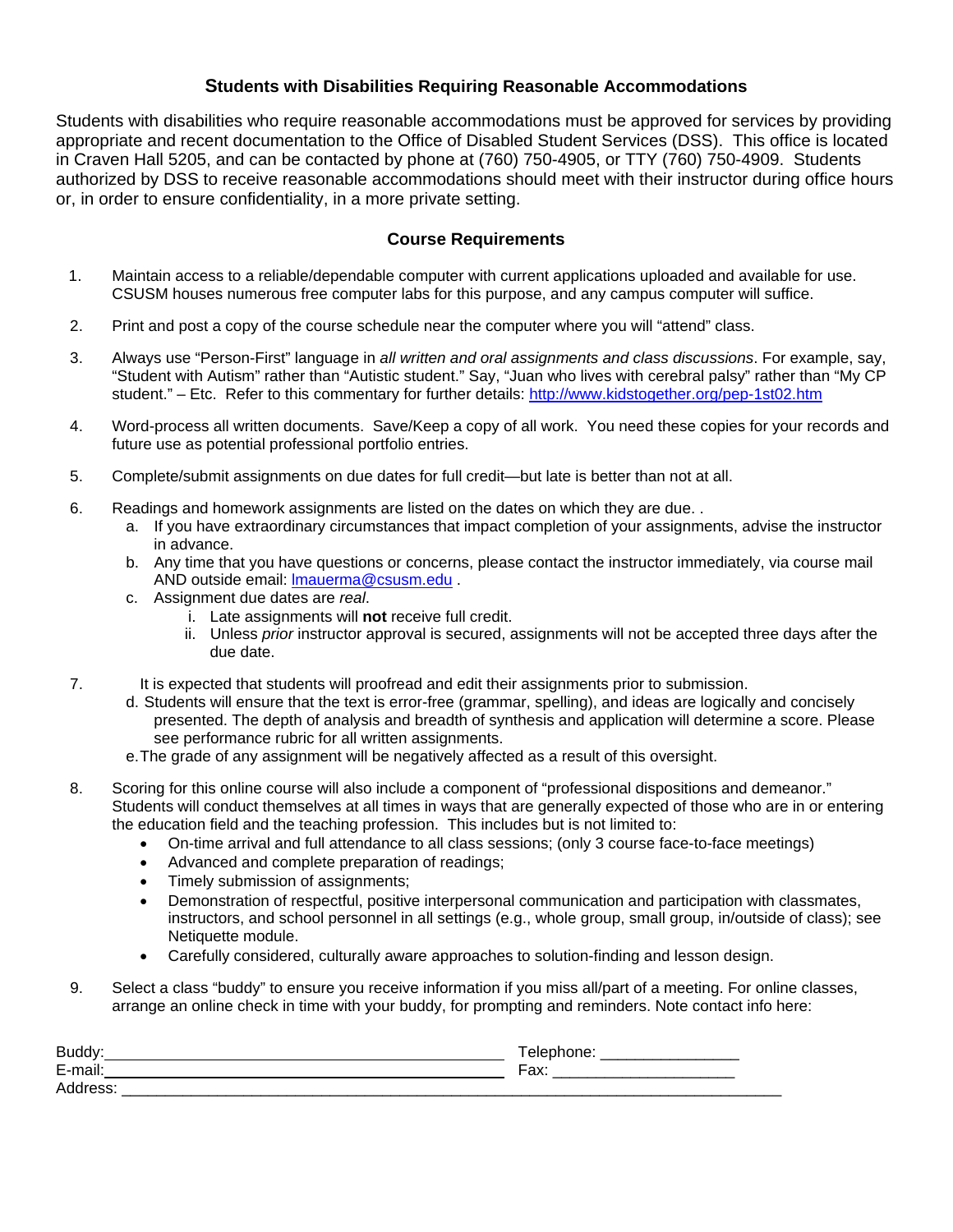### **Grading Standards**

| Α  | (95-100 points)  | А- | $(90-94$ points) |
|----|------------------|----|------------------|
| B+ | (86-89 points)   |    | $(83-85$ points) |
| в- | $(80-82$ points) | C+ | (79-80 points)   |

A (Excellent): Performance at the highest level, showing sustained excellence in meeting all course objectives and requirements and exhibiting an unusual degree of intellectual initiative.

B (Good): Performance at a high level, showing consistent and effective achievement in meeting course objectives and requirements.

C+ (Satisfactory): Performance at an adequate level, meeting basic objectives and requirements of the course.

*NOTE: The minimum acceptable grade for a course in the professional education sequence is "C+." A "B" average must be maintained. (CSUSM General Catalog)* 

### **Performance Rubric**

**5--**Response is made to all elements of Assignment. Evidence of thorough comprehension of literature; there is professional application of a variety of sources, including personal experiences; noteworthy

**4--**Response is made to almost all elements of Assignment. Evidence of specific comprehension of literature and active application of topics and resources is clear. Personal experiences are referenced.

**3--**Response is made to some elements of Assignment. Evidence of limited comprehension of literature and application of sources is apparent. Personal experiences may or may not be referenced.

**2--**Response to elements of Assignment is cursory. Comprehension of literature appears vague, limited application of sources may only center on personal experiences. Part of the response may be incorrect or underdeveloped.

**1--**Response to elements of Assignment is incomplete as well as comprehension. Many parts of the response may be incorrect. Minimal effort/on time or late; sketchy comprehension of the literature.

**0--**No credit for work not done/not attempted

refer to IDEA: http://wrightslaw.com/ or http://www.ncset.org/publications/related/ideatransition.asp Person-first language must be used throughout all written assignments. For more specific details about this convention,

| <b>Assignment Detail</b>                                      | <b>Point Value</b> |
|---------------------------------------------------------------|--------------------|
| Brief Bio and NIH Mini-module                                 |                    |
| 11 Course Learning Modules @ 3 pts. ea.                       | 30                 |
| 1 Course Learning Module @ 6 points (Mod 10a- Exec Sum.)      | 8                  |
| 1 Course Learning Module @ 8 points (Mod 12-Case Studies)     | 8                  |
| 5 Professional Contributions (PCs) @ 1 pt. ea.                | 5                  |
| with 5 value-added responses PCs @1 pt. ea.                   | 5                  |
| 5 Web Based Resources (WBRs) @ 1 pt. ea.                      | 5                  |
| with 5 value-added responses to WBRs @1 pt. ea.               | 5                  |
| Orientation and Midterm Conference, 5 points each             | 10                 |
| Professional Poster Presentation-Final Session                | 10                 |
| Online Participation (automatically logged) & Professionalism | 10                 |
| Total                                                         | 100 points         |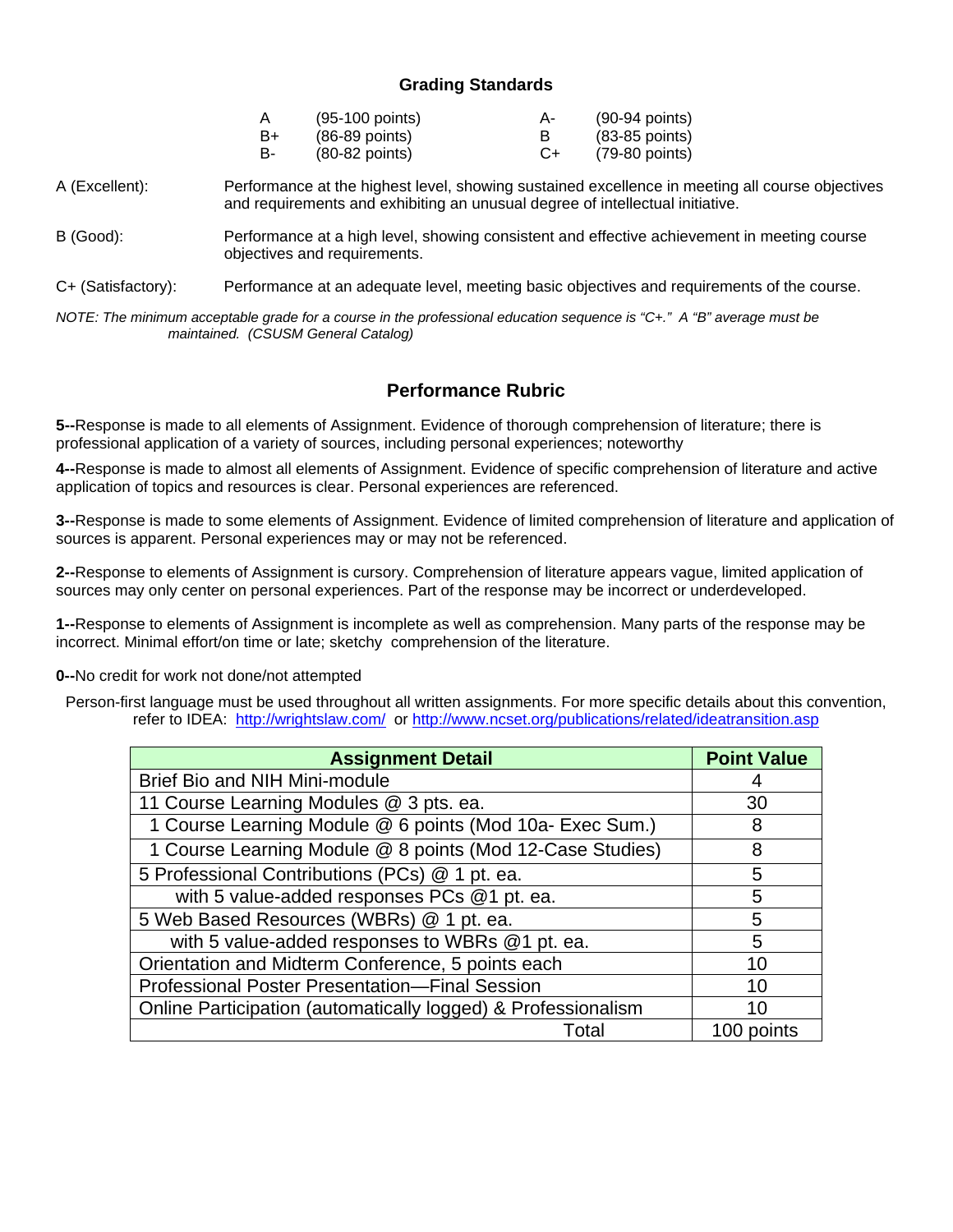## **Learning Modules**

The Learning Modules are the core of this course progression and contain at least one assignment per week for every week of the term. Frequently, there is an entry to the long-term assignment, the ongoing Student Home Page project, occurring concurrently with a short term discussion assignment. Close attention must be paid to the course schedule in order to ensure your success.

The Learning Modules are intended to accomplish two major instructional outcomes: The first is to ensure that active learning takes place—even online. The literature and research on cognitive development is clear about the need for actively engaging the cognitive processes. The second is to "model" or demonstrate several *types* of learning modules, each designed to actually *accommodate* a specific learning need. For some weeks, we have provided choices; another "best practice" which current research indicates is related to increased achievement, for modes of task completion.

**Time Management** is the key to your success in this course! Participation in this online course is critical to your success. A repeat of the policies outline in the attendance area is warranted: A typical 3-credit graduate class meets for 3 hours for each of its 15 class sessions to guarantee you 45 hours of instructor—student contact time. For each one hour of class, students are expected to spend a minimum of 2 additional hours, or a total of at least 90 hours, preparing and studying. The grand total is 135 hours (45+90 = 135). Students will need to distribute 135 hours of learning time thoughtfully and carefully to complete the work.

The Tentative Course Schedule provided below demonstrates the 'reasonability' of completing course assignments within the course time frame. Remember, as stated this course is asynchronous, that is, class does not meet online at a certain time, as a rule. You are learning on your own time, yet there are time limitations within a university semester structure, and you will set up specific appointments with classmates to complete group work online together.

As mentioned, through the online analog, your instructors are able to track dates and times of your course attendance, and the course pages visited. Instructors will use this data to assist in evaluating your course participation. Remember that one of the keys to success in 'distance learning' is time management. If there are conflicts, notify the instructor immediately.

#### **Instructor Response Time**

Generally, your instructor(s) will provide you with answers to questions submitted via the Course Mail and/or Discussion Board on a *weekly* basis. Though instructors are frequently online much more often than this, please keep in mind that instructors do not approach this class on an all-day-every-day basis. We encourage and watch for evidence that students demonstrate a consistent approach to the class, utilizing collaborative, positive, professional inquiry and problem-solving approaches. The Study Guides are specifically designed to foster collaboration and to encourage students to help other students on the Main Discussion Board. ALL written entries by students are visible to the instructor.

### **All University Writing Requirement**

CSUSM requires that all students meet the writing criteria of a minimum of 2500 words per course. In EDEX 639, the WebCT learning module assignment submissions, TaskStream postings, as well as the online discussion postings shall serve to meet this requirement: All assignments may be found in the online class syllabus with performance rubrics.

#### **CSUSM Academic Honesty Policy**

Students will be expected to adhere to standards of academic honesty and integrity, as outlined in the Student Academic Honesty Policy. All written work and oral presentation assignments must be original work. All ideas/materials that are borrowed from other sources must have appropriate references to the original sources. Any quoted material should give credit to the source and be punctuated with quotation marks.

Students are responsible for honest completion of their work including examinations. There will be no tolerance for infractions. If you believe there has been an infraction by someone in the class, please bring it to the instructor's attention. The instructor reserves the right to discipline any student for academic dishonesty in accordance with the general rules and regulations of the university. Disciplinary action may include the lowering of grades and/or the assignment of a failing grade for an exam, assignment, or the class as a whole."

Incidents of Academic Dishonesty will be reported to the Dean of Students. Sanctions at the University level may include suspension or expulsion from the University altogether.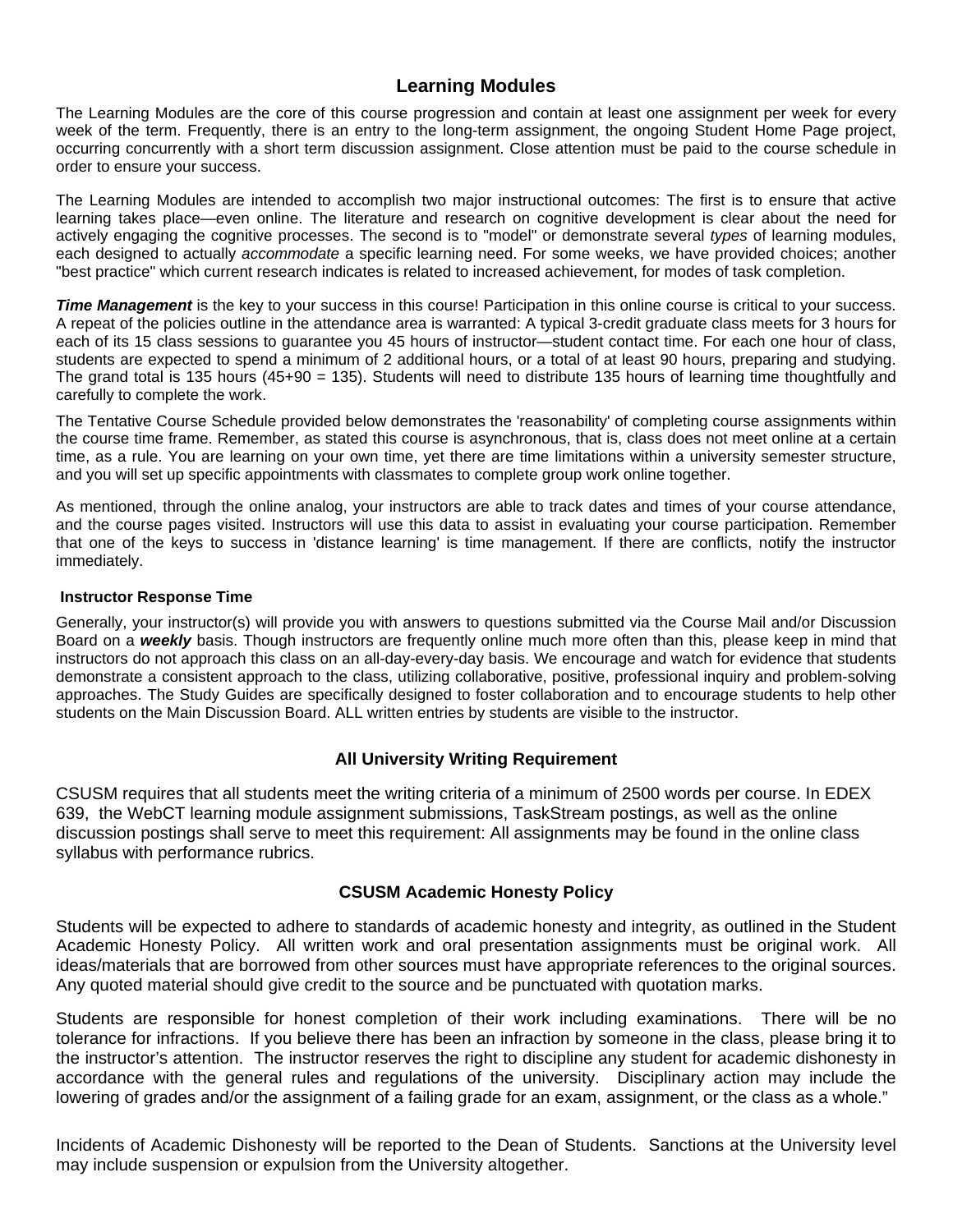## **Plagiarism:**

As an educator, it is expected that each student will do his/her own work, and contribute equally to group projects and processes. Plagiarism or cheating is unacceptable under any circumstances. If you are in doubt about whether your work is paraphrased or plagiarized see the Plagiarism Prevention for Students website http://library.csusm.edu/plagiarism/index.html. If there are questions about academic honesty, please consult the University catalog.

### **Use of Technology**

Students are expected to be responsible for and to demonstrate competency in the use of various forms of technology, including, word processing, electronic mail, WebCT6, use of the Internet, and/or multimedia presentations. Specific requirements for course assignments with regard to technology are at the discretion of the instructor, and for online courses, all students are required to read the WebCT Student FAQ page BEFORE entering the course or asking for help with general access. This address is **http://courses.csusm.edu/resources/webct/webct6/faq/**.Keep a digital copy of all assignments for use in your teaching portfolio. All assignments will be submitted online. Details will be given at the required orientation meeting in class.

### **Electronic Communication Protocol**

Electronic correspondence is a part of any professional interaction. If you need to contact the instructor, email is often the easiest way to do so. It is my intention to respond to all received emails in a timely manner, If your need is urgent, please email me on my csusm.edu account. Please be reminded that e-mail and online discussions are a very specific form of communication, with their own nuances and etiquette. For instance, electronic messages sent in all upper case (or lower case) letters, major typos, or slang, often communicate more than the sender originally intended. With that said, please be mindful of all email and online discussion messages you send to your colleagues, to faculty members in the College of Education, or to persons within the greater educational community. All electronic messages should be crafted with professionalism and care.

In addition, this course requires candidates to read and reflect upon a brief course in Netiquette.

Things to consider:

- Would I say in person what this electronic message specifically says?
- How could this message be misconstrued?
- Does this message represent my highest self?
- Am I sending this electronic message to avoid a face-to-face conversation?

In addition, if there is ever a concern with an electronic message sent to you, please talk with the author in person in order to correct any confusion. In EDEX 639, there is a Netiquette link for students to read and complete. EDEX 639 students will be required to view a Netiquette course.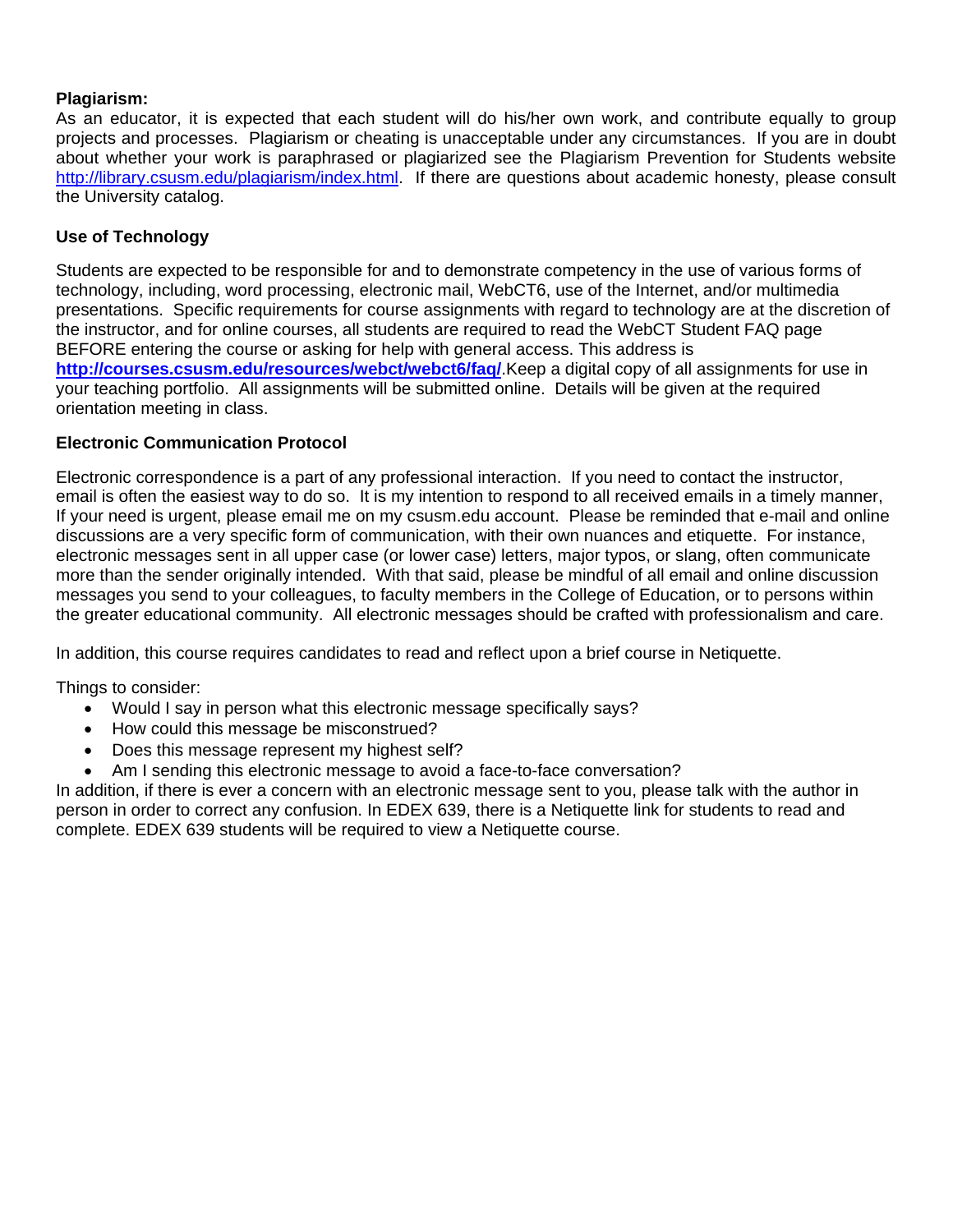#### **Tentative EDEX 639 Schedule/Course Outline 2009 Spring Term –Mauerman**

| <b>Week</b>                                                                                       | <b>Checklist To Post and Do</b>                                                                                                                                                                                                                                                                                                                                                                                                                                                                                                                     | <b>To Read/Write</b>                                                                                                                                                                                                                     |
|---------------------------------------------------------------------------------------------------|-----------------------------------------------------------------------------------------------------------------------------------------------------------------------------------------------------------------------------------------------------------------------------------------------------------------------------------------------------------------------------------------------------------------------------------------------------------------------------------------------------------------------------------------------------|------------------------------------------------------------------------------------------------------------------------------------------------------------------------------------------------------------------------------------------|
| 1<br>$1/20/09 -$<br>1/28/09<br>(Assign-<br>ments due<br>@ midnight<br>before<br>close<br>of week) | <b>Required Orientation Training and Class Kick-Off Meeting</b><br>Thursday, January 22, 5:30-7:00 PM; Markstein 305<br>Check to be certain you are registered @ CSUSM; Obtain<br>1.<br>personal username and password from Student Helpdesk in<br>Kellogg Library, level 2.<br>2.<br>Purchase texts, read syllabus, PRINT this schedule.<br>(A really good idea: Hang it over your computer for reference)<br>Read and complete Module Zero: Orientation/Logistics tasks<br>3.<br>Post a Brief Biography (GTKY) on the Discussion Board (DB)<br>4. | -Read the WebCT6 resources:<br>courses.csusm.edu/resources<br>-Skim through course, explore.<br>-Read Lovitt's Appendix A, found in<br>Module Zero<br>-Read Sagor text (yes, all of it)<br>-okay to work ahead-hint, hint                |
| $\mathbf{2}$<br>$1/29 - 2/4$                                                                      | Complete tasks in Module One: Foundations and Professional<br>1.<br><b>Obligations</b> (for working with human subjects)<br>Print and save NIH certification for working with human subjects.<br>2.<br>Post first Professional Contribution(PC) in appropriate area of<br>3.<br>the DB-don't forget to read and respond to others (2 pts)<br>Post first Web-Based Resource (WBR) in appropriate area of the<br>4.<br>DB-don't forget to read and respond to others (2 pts)                                                                          | -Read and complete the NIH<br>course through the link found in this<br>module (ignore ref to cancer)<br>-Read guidelines for Professional<br><b>Contributions and Web-Based</b><br>Resource File; both found in this<br>learning module. |
| 3<br>$2/5 - 2/11$                                                                                 | <b>Complete Module Two: Effective Teaching</b><br>1.<br>Complete/post Me as a Teacher section to Project Home Page<br>2.<br>(PHP-and SHP are used interchangeably in the course)<br>3. Complete/post detailed description of My Teaching Environment<br>& People with Whom I Collaborate in TS Project Home Page<br>4. Early birds: Possible to decide on learner, academic or behavioral<br>change need, begin intervention?                                                                                                                       | -Read Lovitt Ch $1 - 5$<br>-Read/respond to Mod 2 in AD<br>-Log in and begin Student Project<br>on TaskStream (TS)<br>-Best to begin early: decide on<br>learner, academic or behavioral<br>change goal, begin intervention              |
| $\overline{\mathbf{4}}$<br>$2/12 - 2/18$                                                          | Complete Module Three: What IS DBI?<br>1.<br>2.<br>Complete/post/respond to PC #2 in DB<br>Complete/post/ respond to WBR #2 in DB<br>3.<br>SHP Posting: Ages/Grade Levels in TS Project Home Page<br>4.<br>SHP Posting: My Curriculum in TS Project Home Page<br>5.                                                                                                                                                                                                                                                                                 | -Read Lovitt text Ch 6,7,8<br>-Respond to Mod 3 in AD<br>Okay to begin early: decide on<br>learner, academic or behavioral<br>change goal, begin intervention<br>-SHP post on TaskStream (TS)                                            |
| 5<br>$2/19 - 2/25$                                                                                | 1 Complete Module Four: Your Students & Their needs<br>2. SHP Posting: My Teaching Philosophy, & Descriptions of<br><b>Learners &amp; Their Needs</b><br>3. Sign up for Midterm Small group Conference<br>- decide learner, academic/ behavioral change goal, begin                                                                                                                                                                                                                                                                                 | -Read Lovitt Ch 9, 10, 11 (finish text!)<br>-Read/respond to Mod4 in AD<br>- SHP post on TaskStream (TS)                                                                                                                                 |
| 6<br>$2/26 - 3/4$                                                                                 | 1. Complete Module Five: How Does DBI Help Inst Effectiveness?<br>2. SHP Posting: Description of Learner for Project & Behavior to<br><b>Be Changed</b> in TS Project Home Page<br>3. Sign up for Midterm Small group Conference if not yet completed<br>4. Must have learner in place, begin intervention, graph monitoring<br>procedures on regular basis.                                                                                                                                                                                        | -Read/respond to Mod 5 in AD<br>-Review Sagor Ch 4 and 5<br>-Continue data collection, monitor,<br>and instructional modifications<br>- SHP post on TaskStream (TS)                                                                      |
| $\overline{7}$<br>$3/5 - 3/11$                                                                    | 1. Complete Module Six: The ABCs and Es of DBI<br>2. SHP Posting: Monitoring Approaches in TS Project Home Page<br>3. Complete/post/ respond to PC #3 in DB<br>4. Complete/post/ respond to WBR #3 in DB<br>5. Proofread your PHP print charts, records of student progress so far;<br>prepare for conference; use one of Lovitt's monitoring approaches                                                                                                                                                                                            | -Read/respond to Mod 6 in AD<br>-Continue data collection<br>- Determine if your monitoring<br>approach is effective; try a new<br>approach if not!<br>-SHP post on TaskStream (TS)                                                      |